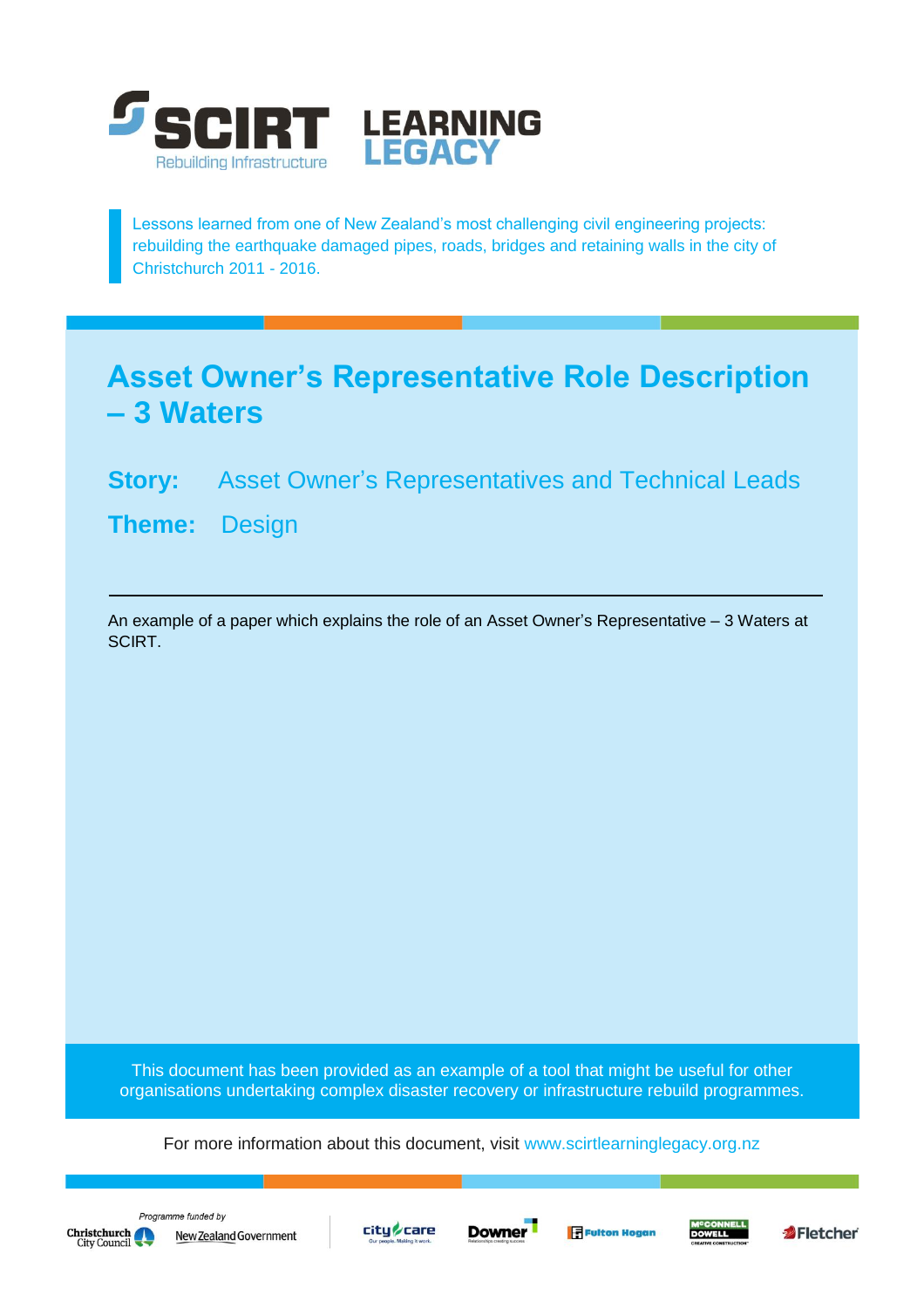

This work is licensed under a Creative Commons Attribution 3.0 New Zealand License.

The authors, and Stronger Christchurch Infrastructure Rebuild Team (SCIRT) have taken all reasonable care to ensure the accuracy of the information supplied in this legacy document. However, neither the authors nor SCIRT, warrant that the information contained in this legacy document will be complete or free of errors or inaccuracies. By using this legacy document you accept all liability arising from your use of it. Neither the authors nor SCIRT, will be liable for any loss or damage suffered by any person arising from the use of this legacy document, however caused.



Programme funded by New Zealand Government









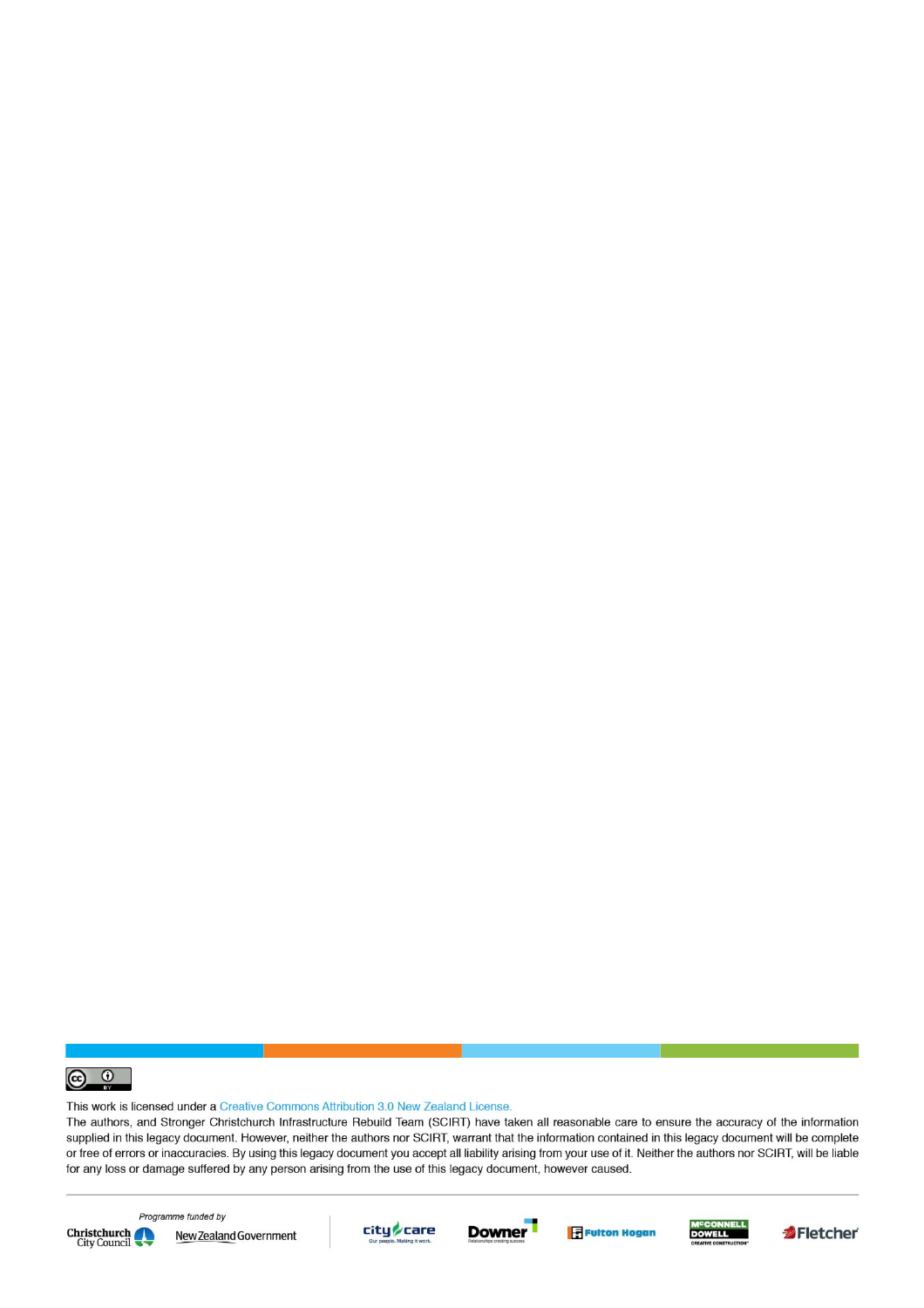| <b>Name</b>                                                                                                                                                                                                                                                                                                                                                                                                                                                                                                                                                                                                                                                                                                                                                                                                                                                                                                                                                                                                                                                                                                                                                                                                                                                                                                                                                                                                                                                                                                          |                                                                                                                         |
|----------------------------------------------------------------------------------------------------------------------------------------------------------------------------------------------------------------------------------------------------------------------------------------------------------------------------------------------------------------------------------------------------------------------------------------------------------------------------------------------------------------------------------------------------------------------------------------------------------------------------------------------------------------------------------------------------------------------------------------------------------------------------------------------------------------------------------------------------------------------------------------------------------------------------------------------------------------------------------------------------------------------------------------------------------------------------------------------------------------------------------------------------------------------------------------------------------------------------------------------------------------------------------------------------------------------------------------------------------------------------------------------------------------------------------------------------------------------------------------------------------------------|-------------------------------------------------------------------------------------------------------------------------|
| <b>Role</b>                                                                                                                                                                                                                                                                                                                                                                                                                                                                                                                                                                                                                                                                                                                                                                                                                                                                                                                                                                                                                                                                                                                                                                                                                                                                                                                                                                                                                                                                                                          | Asset Owner Rep - 3 Waters Team Leader                                                                                  |
| <b>Team</b>                                                                                                                                                                                                                                                                                                                                                                                                                                                                                                                                                                                                                                                                                                                                                                                                                                                                                                                                                                                                                                                                                                                                                                                                                                                                                                                                                                                                                                                                                                          | <b>Project Definition</b>                                                                                               |
| <b>Manager</b>                                                                                                                                                                                                                                                                                                                                                                                                                                                                                                                                                                                                                                                                                                                                                                                                                                                                                                                                                                                                                                                                                                                                                                                                                                                                                                                                                                                                                                                                                                       | <b>Richard Topham</b>                                                                                                   |
| <b>Purpose of your role:</b><br>To support the SCIRT design and rebuild process by providing an asset owners perspective of<br>the rebuild with respect to water supply, wastewater and stormwater services                                                                                                                                                                                                                                                                                                                                                                                                                                                                                                                                                                                                                                                                                                                                                                                                                                                                                                                                                                                                                                                                                                                                                                                                                                                                                                          |                                                                                                                         |
| Responsibilities/main role elements/deliverables:<br>Provide background information on Council 3 waters planning directions and strategies as<br>required, in particular with respect to wastewater<br>Provide Asset Owners viewpoint and advocacy at meetings and workshops primarily in the<br>$\bullet$<br>scope definition and concept design phases of the SCIRT rebuild<br>Provide approval input at concept design sign off stage<br>٠<br>Provide advice, where relevant, in the development of Scope and Standards reports<br>Support the team in administrative matters relating to Council<br>$\bullet$<br>Provide technical input to standards discussions both within SCIRT and between Council and<br>$\bullet$<br>SCIRT.<br>Provide advice on Council processes, if necessary<br>$\bullet$<br>Provide input to the development of resilience, sustainability, rebuild and retreat strategies<br>$\bullet$<br>Provide input to asset condition strategies<br>$\bullet$<br>Short term objectives $(1 - 3$ months)<br>Respond promptly to internal requests for input and approval, to ensure that no deadlines are<br>missed by other teams.<br>Arrive at meetings on or before time<br>$\bullet$<br>Support the development of the 3 waters modelling resource, systems and SCIRT processes to<br>$\bullet$<br>facilitate the design process and address network hydraulic interdependencies<br>Support the strategy and planning work undertaken within the Central City in-line with the<br>$\bullet$ |                                                                                                                         |
| Central City Plan<br><b>Contribution to KRAs Specific to your Role</b>                                                                                                                                                                                                                                                                                                                                                                                                                                                                                                                                                                                                                                                                                                                                                                                                                                                                                                                                                                                                                                                                                                                                                                                                                                                                                                                                                                                                                                               |                                                                                                                         |
| <b>Health &amp; Safety</b>                                                                                                                                                                                                                                                                                                                                                                                                                                                                                                                                                                                                                                                                                                                                                                                                                                                                                                                                                                                                                                                                                                                                                                                                                                                                                                                                                                                                                                                                                           | Team working within SCIRT H&S requirements to achieve zero harm<br>Complete at least one safety conversation/fortnight  |
| <b>Value for Money</b>                                                                                                                                                                                                                                                                                                                                                                                                                                                                                                                                                                                                                                                                                                                                                                                                                                                                                                                                                                                                                                                                                                                                                                                                                                                                                                                                                                                                                                                                                               | Seek opportunities to enhance the value for SCIRT projects                                                              |
| <b>Our Team</b>                                                                                                                                                                                                                                                                                                                                                                                                                                                                                                                                                                                                                                                                                                                                                                                                                                                                                                                                                                                                                                                                                                                                                                                                                                                                                                                                                                                                                                                                                                      | Ensure storing of knowledge & resources between teams.<br>Consider opportunities for team building & social interaction |
| <b>Customer Satisfaction</b>                                                                                                                                                                                                                                                                                                                                                                                                                                                                                                                                                                                                                                                                                                                                                                                                                                                                                                                                                                                                                                                                                                                                                                                                                                                                                                                                                                                                                                                                                         | Keep the stakeholder team appraised of coming projects and the reason for<br>them                                       |
| Environmental                                                                                                                                                                                                                                                                                                                                                                                                                                                                                                                                                                                                                                                                                                                                                                                                                                                                                                                                                                                                                                                                                                                                                                                                                                                                                                                                                                                                                                                                                                        | Support SCIRT objectives to reduce impact on the environment                                                            |

## **Key Relationships:**

Project Definition Mgr, LDO Team leaders, Technical leads and Design Managers

Design Manager and Professional Services Manager